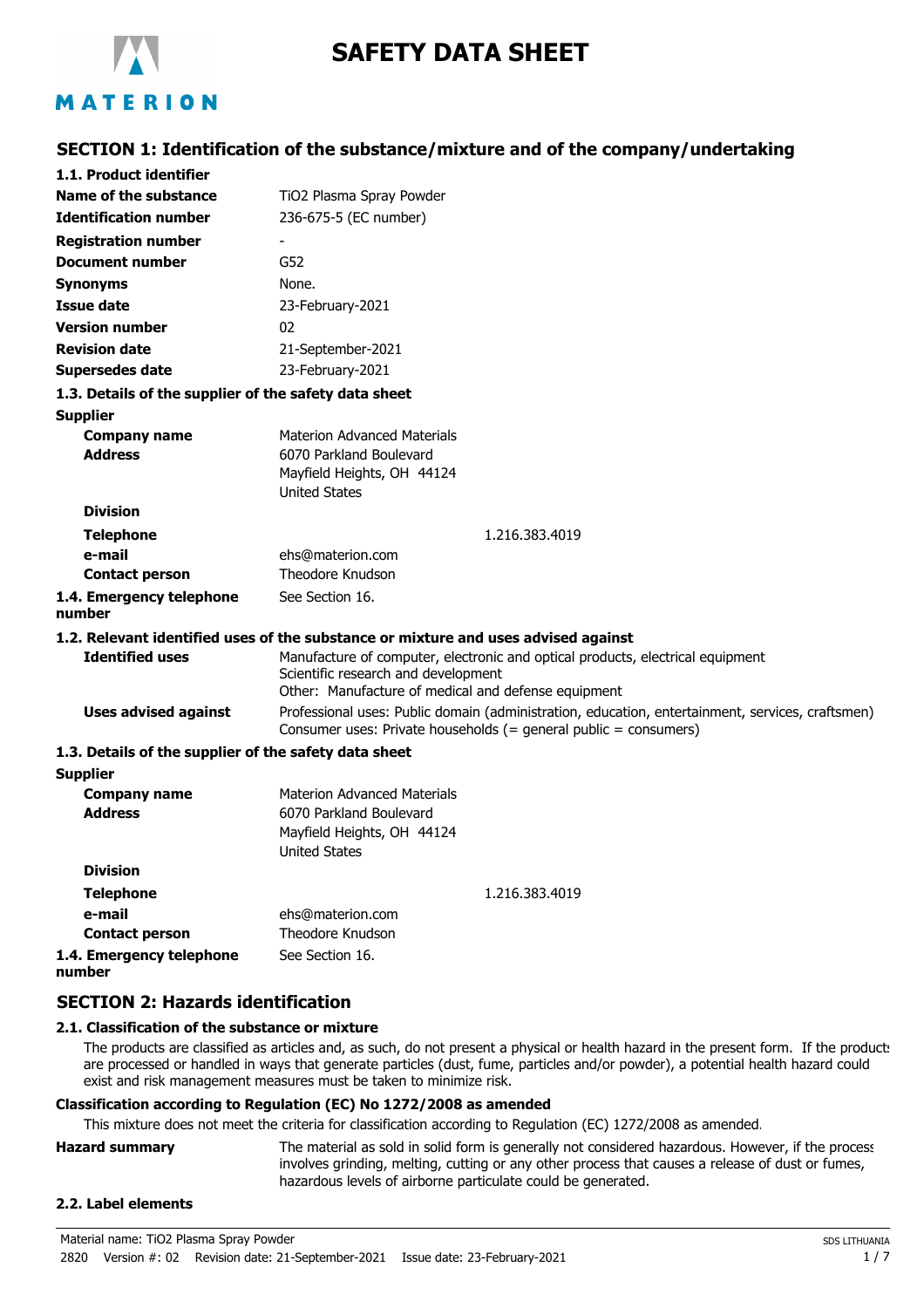|                                          | Label according to Regulation (EC) No. 1272/2008 as amended                                       |
|------------------------------------------|---------------------------------------------------------------------------------------------------|
| <b>Contains:</b>                         | Titanium Oxide                                                                                    |
| <b>Hazard pictograms</b>                 | None.                                                                                             |
| Signal word                              | None.                                                                                             |
| <b>Hazard statements</b>                 | The substance does not meet the criteria for classification.                                      |
| <b>Precautionary statements</b>          |                                                                                                   |
| <b>Prevention</b>                        | Observe good industrial hygiene practices.                                                        |
| <b>Response</b>                          | Wash hands after handling.                                                                        |
| <b>Storage</b>                           | Store away from incompatible materials.                                                           |
| <b>Disposal</b>                          | Dispose of waste and residues in accordance with local authority requirements.                    |
| <b>Supplemental label</b><br>information | For further information, please contact the Product Stewardship Department at $+1.216.383.4019$ . |
| 2.3. Other hazards                       | Not a PBT or vPvB substance or mixture.                                                           |

# **SECTION 3: Composition/information on ingredients**

### **3.1. Substances**

**General information**

| <b>Chemical name</b> | $\frac{0}{0}$            | No.                     | CAS-No. / EC REACH Registration No. Index No. |                          | <b>Notes</b> |
|----------------------|--------------------------|-------------------------|-----------------------------------------------|--------------------------|--------------|
| Titanium Oxide       | 100                      | 13463-67-7<br>236-675-5 | $\sim$                                        | $\overline{\phantom{a}}$ |              |
|                      | <b>Classification: -</b> |                         |                                               |                          |              |

# **SECTION 4: First aid measures**

| <b>General information</b>                                                               | Ensure that medical personnel are aware of the material(s) involved, and take precautions to<br>protect themselves. |
|------------------------------------------------------------------------------------------|---------------------------------------------------------------------------------------------------------------------|
| 4.1. Description of first aid measures                                                   |                                                                                                                     |
| <b>Inhalation</b>                                                                        | Move to fresh air. Call a physician if symptoms develop or persist.                                                 |
| <b>Skin contact</b>                                                                      | Wash off with soap and water. Get medical attention if irritation develops and persists.                            |
| Eye contact                                                                              | Rinse with water. Get medical attention if irritation develops and persists.                                        |
| <b>Ingestion</b>                                                                         | Rinse mouth. Get medical attention if symptoms occur.                                                               |
| 4.2. Most important<br>symptoms and effects, both<br>acute and delayed                   | Exposure may cause temporary irritation, redness, or discomfort.                                                    |
| 4.3. Indication of any<br>immediate medical attention<br>and special treatment<br>needed | Treat symptomatically.                                                                                              |

# **SECTION 5: Firefighting measures**

| <b>General fire hazards</b>                                                                | No unusual fire or explosion hazards noted.                                                |
|--------------------------------------------------------------------------------------------|--------------------------------------------------------------------------------------------|
| 5.1. Extinguishing media<br>Suitable extinguishing<br>media                                | Water fog. Foam. Dry chemical powder. Carbon dioxide (CO2).                                |
| Unsuitable extinguishing<br>media                                                          | None known.                                                                                |
| 5.2. Special hazards arising<br>from the substance or<br>mixture                           | None known.                                                                                |
| 5.3. Advice for firefighters<br><b>Special protective</b><br>equipment for<br>firefighters | Wear suitable protective equipment.                                                        |
| <b>Special firefighting</b><br>procedures                                                  | Use water spray to cool unopened containers.                                               |
| <b>Specific methods</b>                                                                    | Use standard firefighting procedures and consider the hazards of other involved materials. |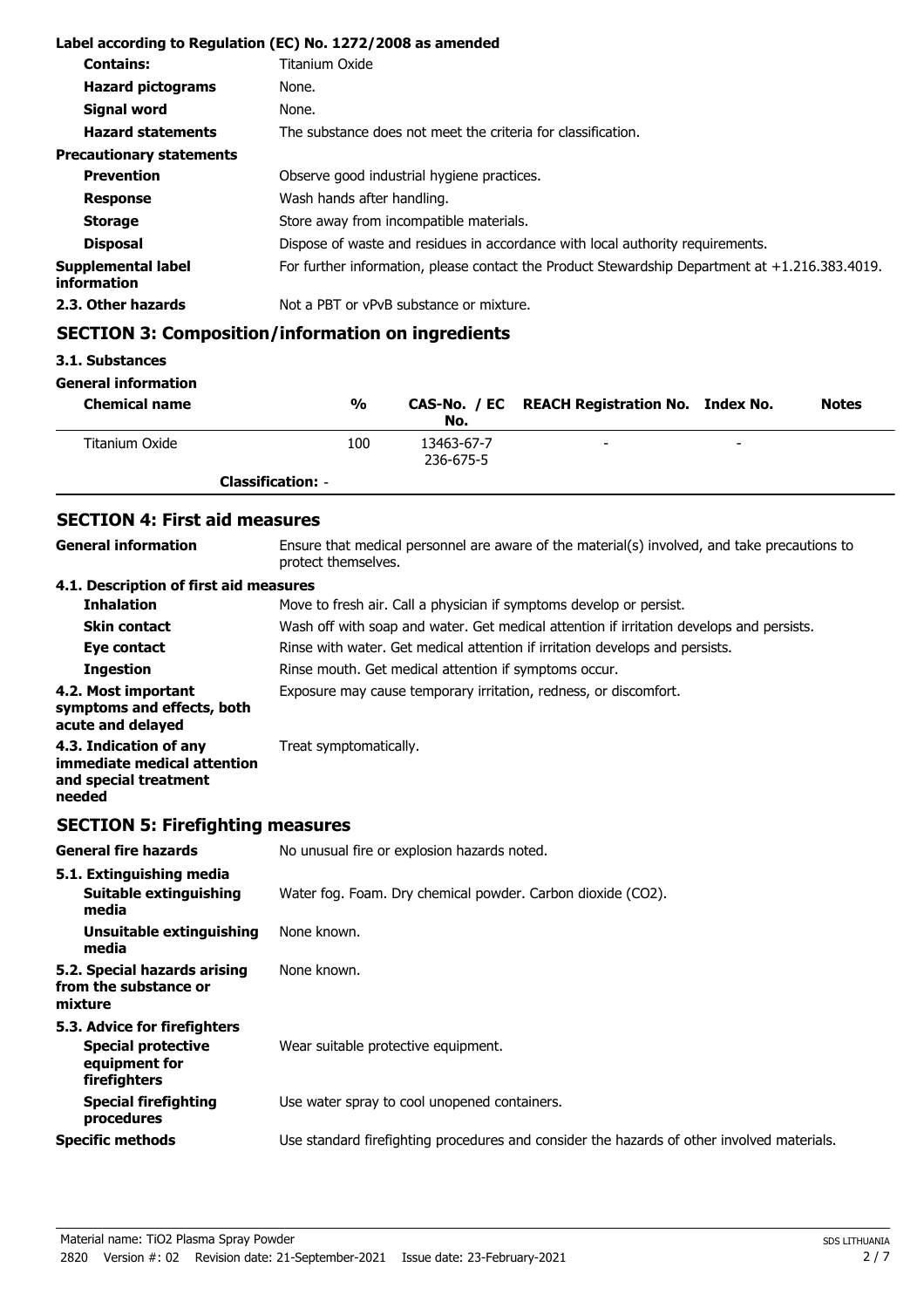## **SECTION 6: Accidental release measures**

|                                                              | 6.1. Personal precautions, protective equipment and emergency procedures                           |
|--------------------------------------------------------------|----------------------------------------------------------------------------------------------------|
| For non-emergency<br>personnel                               | Keep unnecessary personnel away. For personal protection, see section 8 of the PIS.                |
| For emergency<br>responders                                  | Use personal protection recommended in Section 8 of the PIS.                                       |
| 6.2. Environmental<br>precautions                            | Avoid discharge into drains, water courses or onto the ground.                                     |
| 6.3. Methods and material for<br>containment and cleaning up | Stop the flow of material, if this is without risk. For waste disposal, see section 13 of the PIS. |
| 6.4. Reference to other<br>sections                          | For personal protection, see section 8 of the PIS. For waste disposal, see section 13 of the PIS.  |
| <b>CECTION 7: Handling and storage</b>                       |                                                                                                    |

### **SECTION 7: Handling and storage**

| 7.1. Precautions for safe<br>handling                                   | Avoid prolonged exposure. Observe good industrial hygiene practices. |  |  |
|-------------------------------------------------------------------------|----------------------------------------------------------------------|--|--|
| 7.2. Conditions for safe<br>storage, including any<br>incompatibilities | Keep locked up.                                                      |  |  |
| 7.3. Specific end use(s)                                                | Not available.                                                       |  |  |

# **SECTION 8: Exposure controls/personal protection**

### **8.1. Control parameters**

### **Occupational exposure limits**

| <b>Material</b>                                      | Lithuania. OELs. Limit Values for Chemical Substances, General Requirements<br><b>Type</b>                                                                                                                                                                                                                                                                         | <b>Value</b>                                                                                    |  |
|------------------------------------------------------|--------------------------------------------------------------------------------------------------------------------------------------------------------------------------------------------------------------------------------------------------------------------------------------------------------------------------------------------------------------------|-------------------------------------------------------------------------------------------------|--|
| Titanium Oxide (CAS<br>13463-67-7)                   | <b>TWA</b>                                                                                                                                                                                                                                                                                                                                                         | $5 \text{ mg/m}$                                                                                |  |
| <b>Biological limit values</b>                       | No biological exposure limits noted for the ingredient(s).                                                                                                                                                                                                                                                                                                         |                                                                                                 |  |
| <b>Recommended monitoring</b><br>procedures          | Follow standard monitoring procedures.                                                                                                                                                                                                                                                                                                                             |                                                                                                 |  |
| Derived no effect levels<br>(DNELs)                  | Not available.                                                                                                                                                                                                                                                                                                                                                     |                                                                                                 |  |
| <b>Predicted no effect</b><br>concentrations (PNECs) | Not available.                                                                                                                                                                                                                                                                                                                                                     |                                                                                                 |  |
| 8.2. Exposure controls                               |                                                                                                                                                                                                                                                                                                                                                                    |                                                                                                 |  |
| <b>Appropriate engineering</b><br>controls           | Good general ventilation should be used. Ventilation rates should be matched to conditions. If<br>applicable, use process enclosures, local exhaust ventilation, or other engineering controls to<br>maintain airborne levels below recommended exposure limits. If exposure limits have not been<br>established, maintain airborne levels to an acceptable level. |                                                                                                 |  |
|                                                      | Individual protection measures, such as personal protective equipment                                                                                                                                                                                                                                                                                              |                                                                                                 |  |
| <b>General information</b>                           | with the supplier of the personal protective equipment.                                                                                                                                                                                                                                                                                                            | Personal protection equipment should be chosen according to the CEN standards and in discussion |  |
| Eye/face protection                                  | Wear safety glasses with side shields (or goggles).                                                                                                                                                                                                                                                                                                                |                                                                                                 |  |
| <b>Skin protection</b>                               |                                                                                                                                                                                                                                                                                                                                                                    |                                                                                                 |  |
| - Hand protection                                    |                                                                                                                                                                                                                                                                                                                                                                    | Wear gloves to prevent metal cuts and skin abrasions during handling.                           |  |
| - Other                                              | Wear suitable protective clothing.                                                                                                                                                                                                                                                                                                                                 |                                                                                                 |  |
| <b>Respiratory protection</b>                        |                                                                                                                                                                                                                                                                                                                                                                    | In case of insufficient ventilation, wear suitable respiratory equipment.                       |  |
| <b>Thermal hazards</b>                               | Wear appropriate thermal protective clothing, when necessary.                                                                                                                                                                                                                                                                                                      |                                                                                                 |  |
| <b>Hygiene measures</b>                              | Always observe good personal hygiene measures, such as washing after handling the material and<br>before eating, drinking, and/or smoking. Routinely wash work clothing and protective equipment to<br>remove contaminants.                                                                                                                                        |                                                                                                 |  |
| <b>Environmental exposure</b><br>controls            | Good general ventilation should be used. Ventilation rates should be matched to conditions. If<br>applicable, use process enclosures, local exhaust ventilation, or other engineering controls to<br>maintain airborne levels below recommended exposure limits. If exposure limits have not been<br>established, maintain airborne levels to an acceptable level. |                                                                                                 |  |

# **SECTION 9: Physical and chemical properties**

### **9.1. Information on basic physical and chemical properties**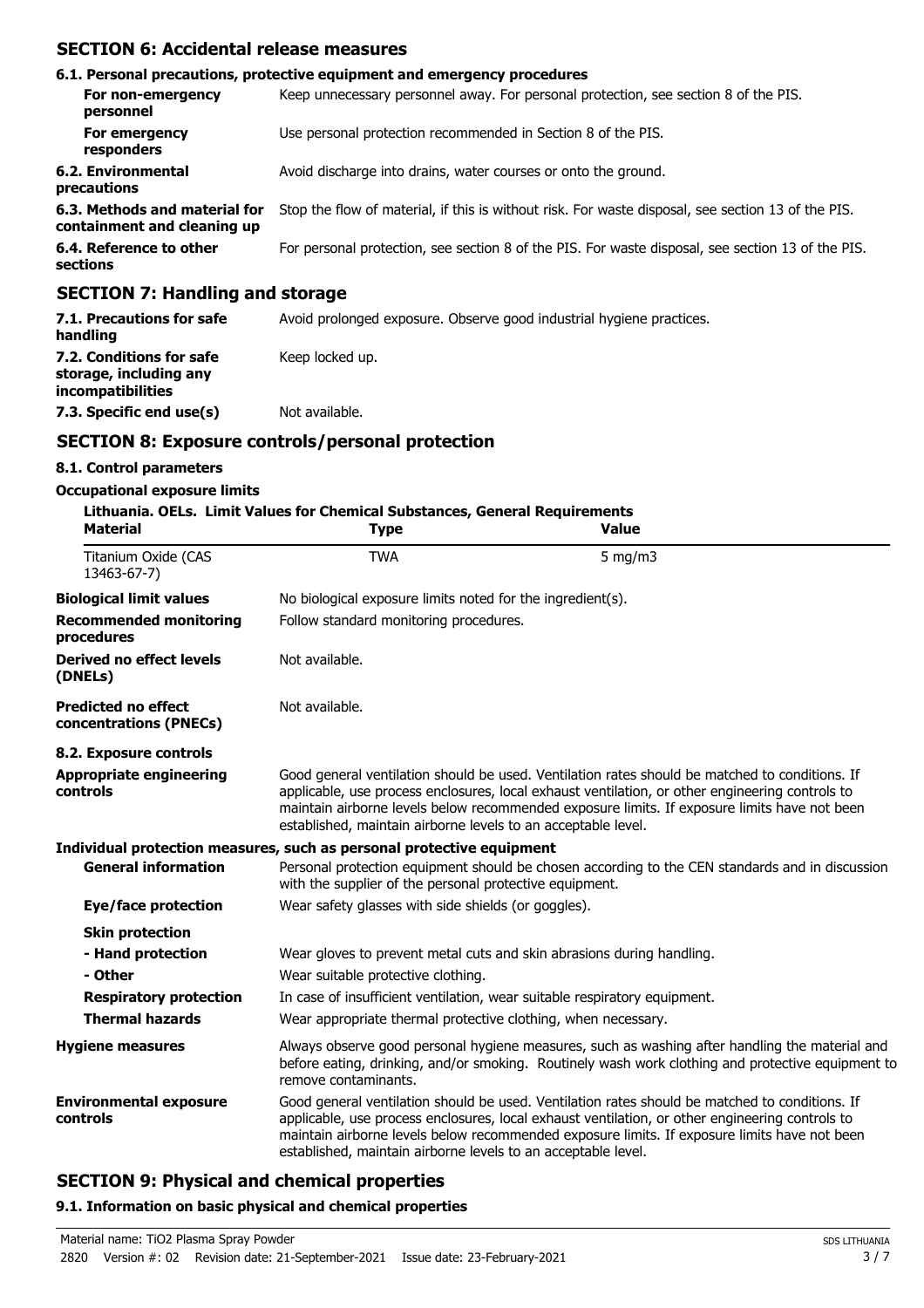| <b>Appearance</b>                                  |                                       |
|----------------------------------------------------|---------------------------------------|
| <b>Physical state</b>                              | Solid.                                |
| <b>Form</b>                                        | Powder.                               |
| Colour                                             | White.                                |
| Odour                                              | None.                                 |
| <b>Odour threshold</b>                             | Not applicable.                       |
| рH                                                 | Not applicable.                       |
| <b>Melting point/freezing point</b>                | 1843 °C (3349,4 °F) / Not applicable. |
| Initial boiling point and<br>boiling range         | 2500 - 3000 °C (4532 - 5432 °F)       |
| <b>Flash point</b>                                 | Not applicable.                       |
| <b>Evaporation rate</b>                            | Not applicable.                       |
| <b>Flammability (solid, gas)</b>                   | None known.                           |
| Upper/lower flammability or explosive limits       |                                       |
| <b>Explosive limit - lower (</b><br>%)             | Not applicable.                       |
| <b>Explosive limit - lower (</b><br>%) temperature | Not applicable.                       |
| <b>Explosive limit - upper</b><br>(%)              | Not applicable.                       |
| <b>Explosive limit - upper (</b><br>%) temperature | Not applicable.                       |
| <b>Vapour pressure</b>                             | Not applicable.                       |
| Vapour pressure temp.                              | Not applicable.                       |
| <b>Vapour density</b>                              | Not applicable.                       |
| <b>Relative density</b>                            | Not applicable.                       |
| Solubility(ies)                                    |                                       |
| <b>Solubility (water)</b>                          | Insoluble                             |
| <b>Partition coefficient</b><br>(n-octanol/water)  | Not applicable.                       |
| <b>Auto-ignition temperature</b>                   | Not applicable.                       |
| <b>Decomposition temperature</b>                   | Not applicable.                       |
| <b>Viscosity</b>                                   | Not applicable.                       |
| <b>Explosive properties</b>                        | Not explosive.                        |
| <b>Oxidising properties</b>                        | Not oxidising.                        |
| 9.2. Other information                             |                                       |
| <b>Bulk density</b>                                | Not applicable.                       |
| <b>Density</b>                                     | 1,30 g/cm3 at 20C                     |
| <b>Explosivity</b>                                 | Not applicable.                       |
| <b>Flame extension</b>                             | Not applicable.                       |
| <b>Heat of combustion</b><br>(NFPA 30B)            | $0$ kJ/g                              |
| Molecular formula                                  | 02-Ti                                 |
| <b>Molecular weight</b>                            | 79,9 g/mol                            |
| <b>SECTION 10: Stability and reactivity</b>        |                                       |

| 10.1. Reactivity<br>10.2. Chemical stability<br>10.3. Possibility of hazardous<br>reactions | The product is stable and non-reactive under normal conditions of use, storage and transport.<br>Material is stable under normal conditions.<br>No dangerous reaction known under conditions of normal use. |
|---------------------------------------------------------------------------------------------|-------------------------------------------------------------------------------------------------------------------------------------------------------------------------------------------------------------|
| 10.4. Conditions to avoid                                                                   | Contact with incompatible materials.                                                                                                                                                                        |
| 10.5. Incompatible materials                                                                | Ammonia. Chlorine.                                                                                                                                                                                          |
| 10.6. Hazardous<br>decomposition products                                                   | No hazardous decomposition products are known.                                                                                                                                                              |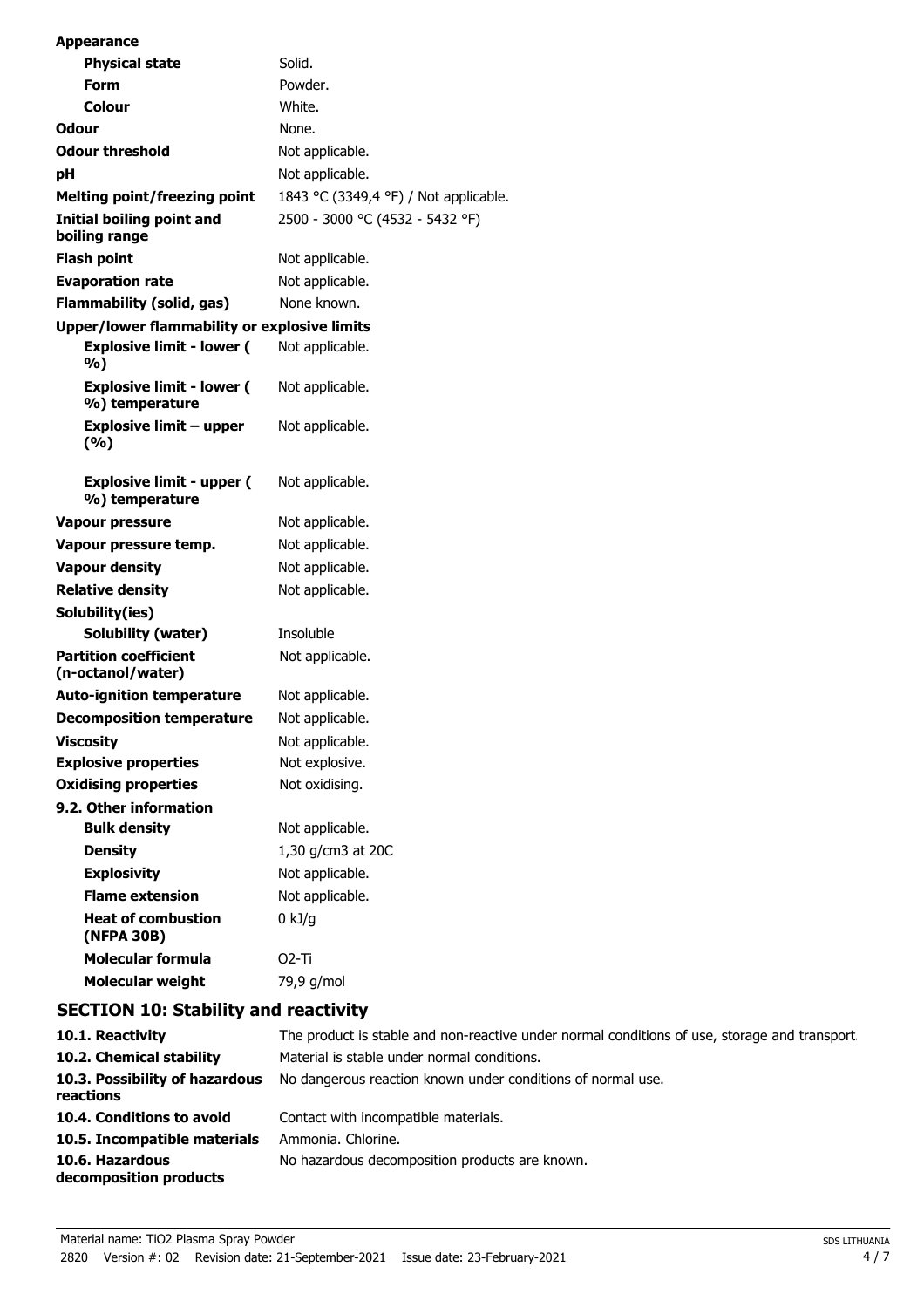# **SECTION 11: Toxicological information**

| <b>General information</b>                                   | Occupational exposure to the substance or mixture may cause adverse effects.                                           |
|--------------------------------------------------------------|------------------------------------------------------------------------------------------------------------------------|
| <b>Information on likely routes of exposure</b>              |                                                                                                                        |
| <b>Inhalation</b>                                            | Not likely, due to the form of the product.                                                                            |
| <b>Skin contact</b>                                          | No adverse effects due to skin contact are expected.                                                                   |
| Eye contact                                                  | Not relevant, due to the form of the product.                                                                          |
| <b>Ingestion</b>                                             | May cause discomfort if swallowed. However, ingestion is not likely to be a primary route of<br>occupational exposure. |
| <b>Symptoms</b>                                              | None known.                                                                                                            |
| 11.1. Information on toxicological effects                   |                                                                                                                        |
| <b>Acute toxicity</b>                                        | None known.                                                                                                            |
| <b>Skin corrosion/irritation</b>                             | Not classified.                                                                                                        |
| Serious eye damage/eye<br>irritation                         | None known.                                                                                                            |
| <b>Respiratory sensitisation</b>                             | Not a respiratory sensitizer.                                                                                          |
| <b>Skin sensitisation</b>                                    | Not a skin sensitiser.                                                                                                 |
| <b>Germ cell mutagenicity</b>                                | Not classified.                                                                                                        |
| Carcinogenicity                                              | Not classified.                                                                                                        |
|                                                              | <b>IARC Monographs. Overall Evaluation of Carcinogenicity</b>                                                          |
| Titanium Oxide (CAS 13463-67-7)                              | 2B Possibly carcinogenic to humans.                                                                                    |
| <b>Reproductive toxicity</b>                                 | Not classified.                                                                                                        |
| <b>Specific target organ toxicity</b><br>- single exposure   | Not classified.                                                                                                        |
| <b>Specific target organ toxicity</b><br>- repeated exposure | Not classified.                                                                                                        |
| <b>Aspiration hazard</b>                                     | Not an aspiration hazard.                                                                                              |
| Mixture versus substance<br>information                      | No information available.                                                                                              |
| <b>Other information</b>                                     | Not available.                                                                                                         |
| <b>SECTION 12: Ecological information</b>                    |                                                                                                                        |
| 12.1. Toxicity                                               | No toxicity data noted for the ingredient(s).                                                                          |
| 12.2. Persistence and<br>degradability                       | Not available.                                                                                                         |
| 12.3. Bioaccumulative<br>potential                           | Not available.                                                                                                         |
| <b>Partition coefficient</b><br>n-octanol/water (log Kow)    | Not available.                                                                                                         |
| <b>Bioconcentration factor (BCF)</b>                         | Not available.                                                                                                         |
| 12.4. Mobility in soil                                       | Not available.                                                                                                         |
| 12.5. Results of PBT and<br><b>vPvB assessment</b>           | Not a PBT or vPvB substance or mixture.                                                                                |
| 12.6. Other adverse effects                                  | Not available.                                                                                                         |
|                                                              |                                                                                                                        |

# **SECTION 13: Disposal considerations**

### **13.1. Waste treatment methods**

| <b>Residual waste</b>                  | Dispose of in accordance with local regulations. Empty containers or liners may retain some product<br>residues. This material and its container must be disposed of in a safe manner (see: Disposal<br>instructions). |
|----------------------------------------|------------------------------------------------------------------------------------------------------------------------------------------------------------------------------------------------------------------------|
| <b>Contaminated packaging</b>          | Since emptied containers may retain product residue, follow label warnings even after container is<br>emptied. Empty containers should be taken to an approved waste handling site for recycling or<br>disposal.       |
| <b>EU waste code</b>                   | The Waste code should be assigned in discussion between the user, the producer and the waste<br>disposal company.                                                                                                      |
| <b>Disposal</b><br>methods/information | Collect and reclaim or dispose in sealed containers at licensed waste disposal site.                                                                                                                                   |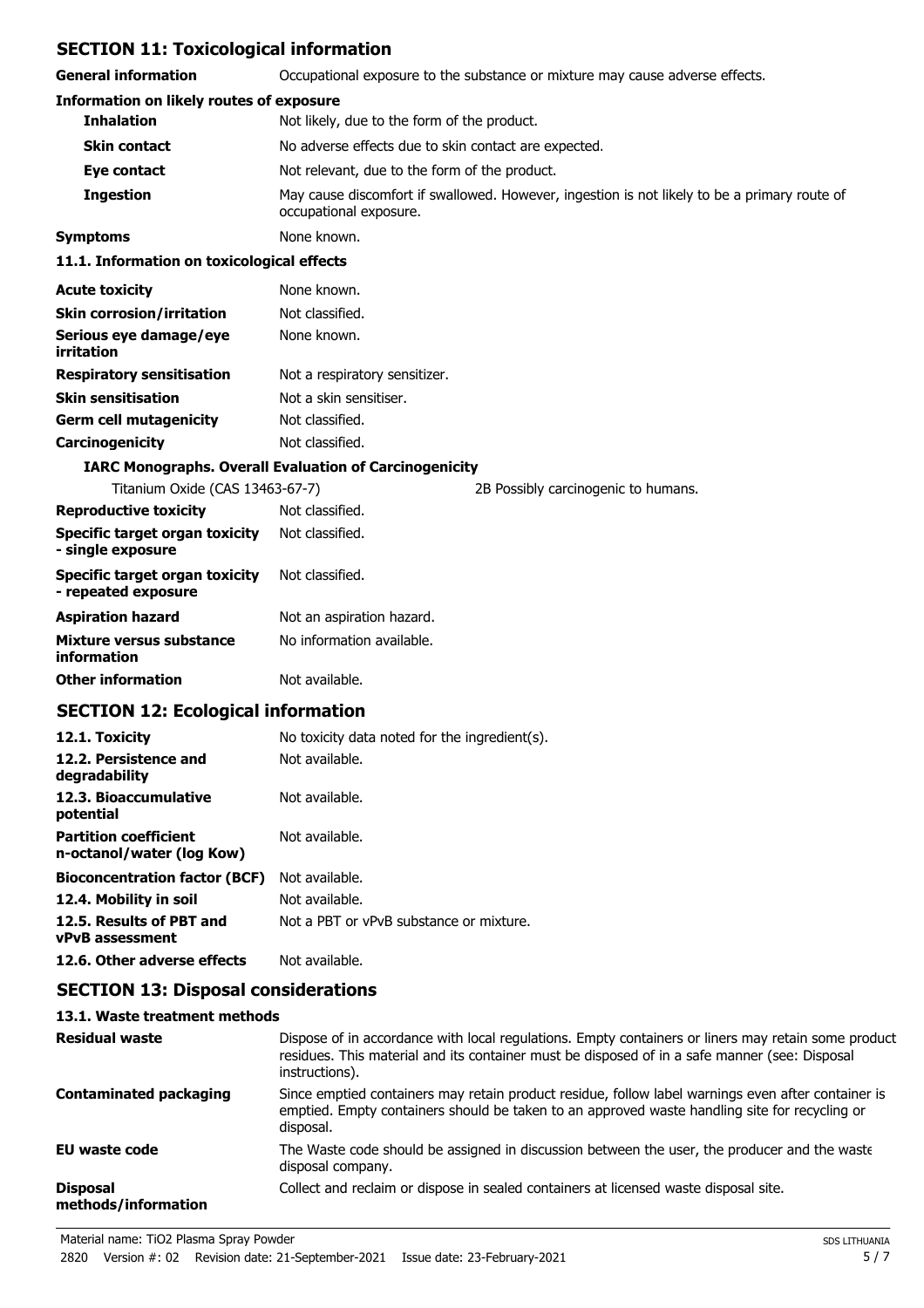# **SECTION 14: Transport information**

### **ADR**

14.1. - 14.6.: Not regulated as dangerous goods.

### **RID**

14.1. - 14.6.: Not regulated as dangerous goods.

### **ADN**

14.1. - 14.6.: Not regulated as dangerous goods.

### **IATA**

14.1. - 14.6.: Not regulated as dangerous goods.

### **IMDG**

14.1. - 14.6.: Not regulated as dangerous goods.

## **SECTION 15: Regulatory information**

**15.1. Safety, health and environmental regulations/legislation specific for the substance or mixture**

### **EU regulations**

**Regulation (EC) No. 1005/2009 on substances that deplete the ozone layer, Annex I and II, as amended** Not listed.

# **Regulation (EU) 2019/1021 On persistent organic pollutants (recast), as amended**

Not listed.

**Regulation (EU) No. 649/2012 concerning the export and import of dangerous chemicals, Annex I, Part 1 as amended**

Not listed.

**Regulation (EU) No. 649/2012 concerning the export and import of dangerous chemicals, Annex I, Part 2 as amended**

Not listed.

**Regulation (EU) No. 649/2012 concerning the export and import of dangerous chemicals, Annex I, Part 3 as amended**

Not listed.

**Regulation (EU) No. 649/2012 concerning the export and import of dangerous chemicals, Annex V as amended** Not listed.

**Regulation (EC) No. 166/2006 Annex II Pollutant Release and Transfer Registry, as amended** Titanium Oxide (CAS 13463-67-7)

**Regulation (EC) No. 1907/2006, REACH Article 59(10) Candidate List as currently published by ECHA** Not listed.

#### **Authorisations**

**Regulation (EC) No. 1907/2006, REACH Annex XIV Substances subject to authorization, as amended** Not listed.

### **Restrictions on use**

**Regulation (EC) No. 1907/2006, REACH Annex XVII Substances subject to restriction on marketing and use as amended**

Not listed.

**Directive 2004/37/EC: on the protection of workers from the risks related to exposure to carcinogens and mutagens at work, as amended.**

Not listed.

### **Other EU regulations**

**Directive 2012/18/EU on major accident hazards involving dangerous substances, as amended** Not listed.

| <b>National regulations</b> | Not available. |
|-----------------------------|----------------|
| 15.2. Chemical safety       | Not available. |
| assessment                  |                |

# **SECTION 16: Other information**

| <b>List of abbreviations</b>                                                           | Not available.  |
|----------------------------------------------------------------------------------------|-----------------|
| <b>References</b>                                                                      | Not available.  |
| <b>Information on evaluation</b><br>method leading to the<br>classification of mixture | Not applicable. |